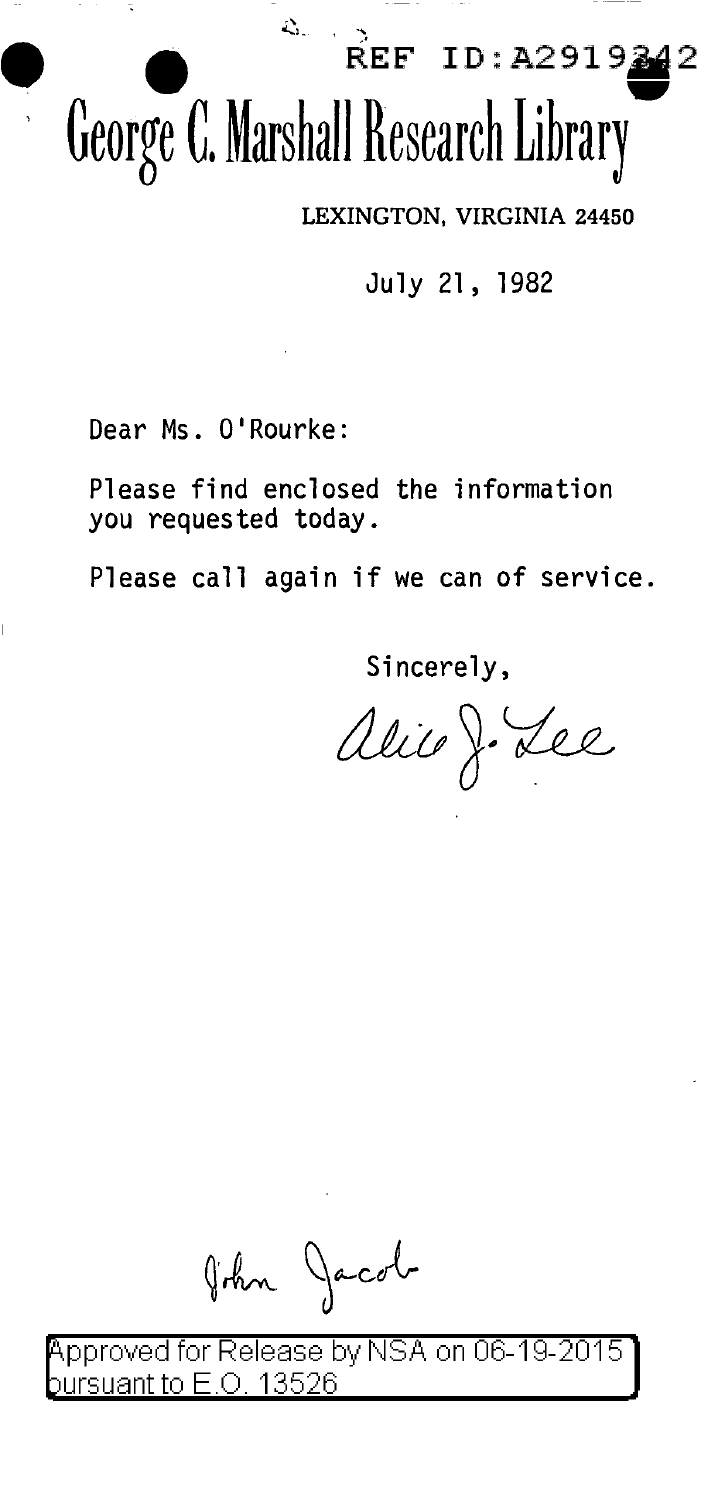# 

 $\begin{array}{l} \mathcal{R}_{\mathbf{3},\mathbf{6},\mathbf{6},\mathbf{6},\mathbf{6},\mathbf{6},\mathbf{6},\mathbf{6},\mathbf{6},\mathbf{6},\mathbf{6},\mathbf{6},\mathbf{6},\mathbf{6},\mathbf{6},\mathbf{6},\mathbf{6},\mathbf{6},\mathbf{6},\mathbf{6},\mathbf{6},\mathbf{6},\mathbf{6},\mathbf{6},\mathbf{6},\mathbf{6},\mathbf{6},\mathbf{6},\mathbf{6},\mathbf{6},\mathbf{6},\mathbf{6},\mathbf{6},\mathbf{6},\mathbf$ 

 $\mathbb{E}(\mathbf{Q}_{\mathbf{z}}) \cong \mathbb{E}^{L}(\mathbf{Q}_{\mathbf{z}})$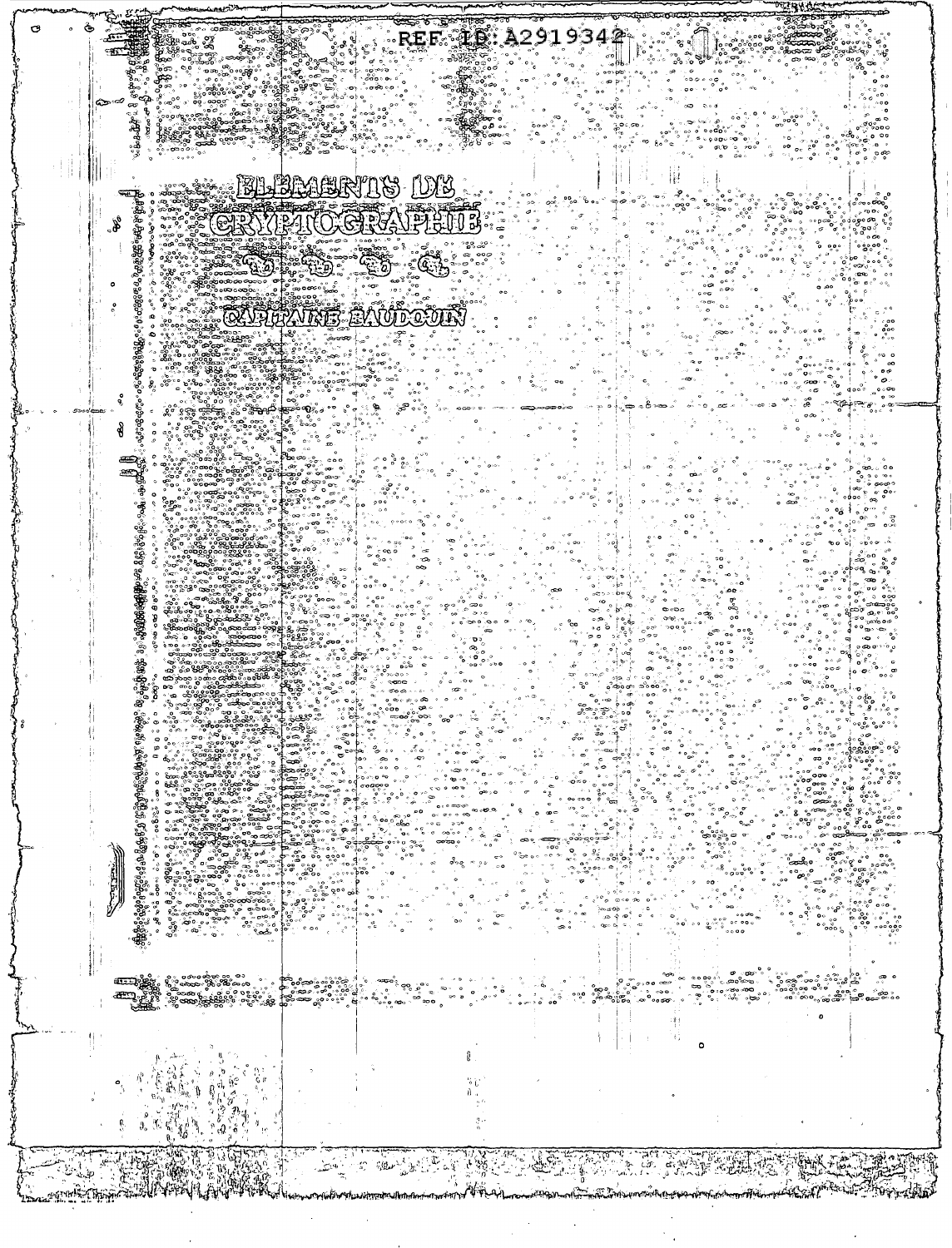## 

STRINGER STRINGER

ڹ۫؞؞ڟ؇ۉ؋ڸٵ؞ۣٞۥ۠ڛٚ؉ٞ؊ۊ؆ۄؘ۩ٵڮٳ؞ۣ *<i><i><b>Efficient*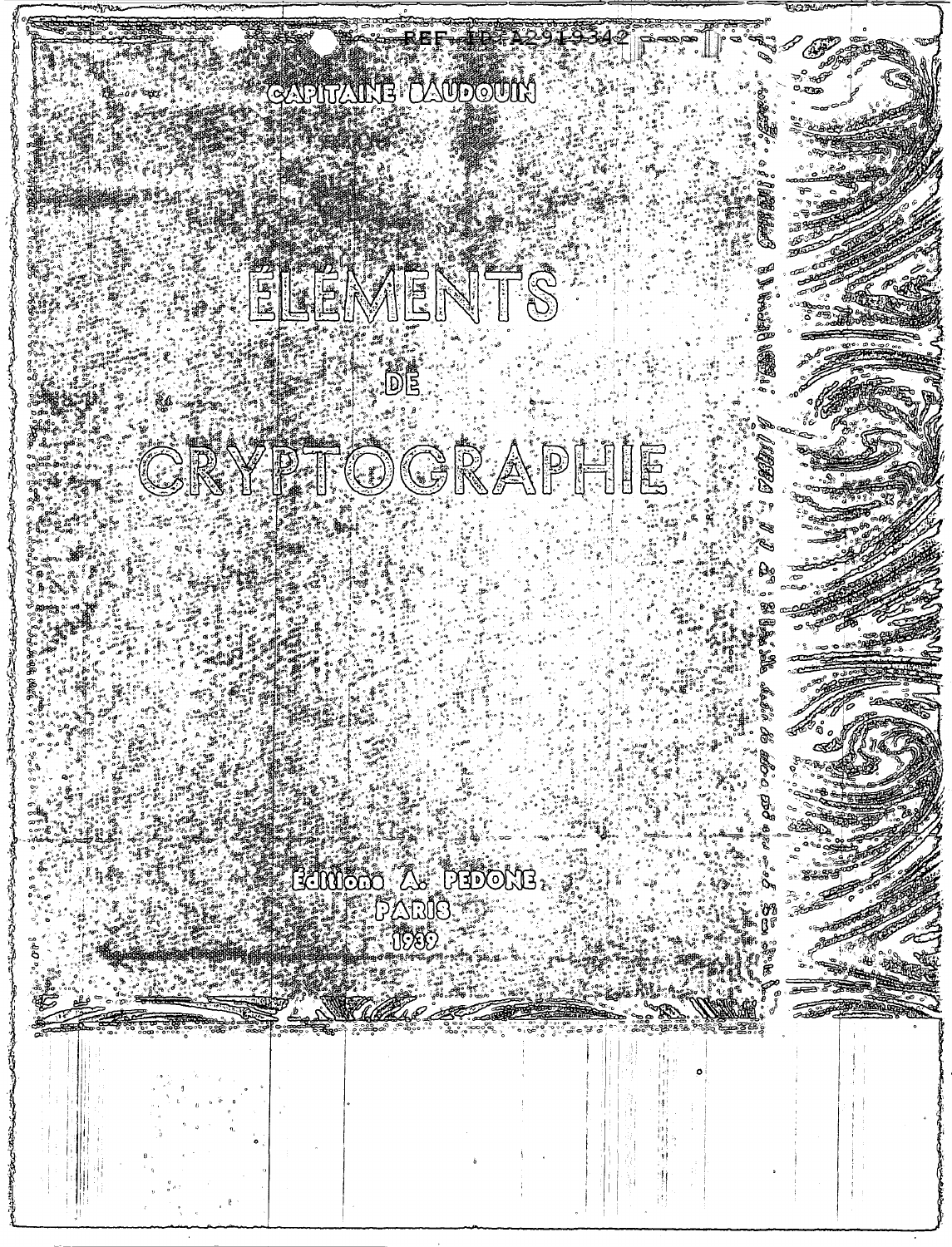**CAPITAINE BAUDOUIN** 

,' .• ; '.  $~\cdot$   $~\cdot$   $~\cdot$   $~\cdot$   $~\cdot$   $~\cdot$   $~\cdot$   $~\cdot$   $~\cdot$   $~\cdot$   $~\cdot$   $~\cdot$   $~\cdot$   $~\cdot$   $~\cdot$   $~\cdot$   $~\cdot$   $~\cdot$   $~\cdot$   $~\cdot$   $~\cdot$   $~\cdot$   $~\cdot$   $~\cdot$   $~\cdot$   $~\cdot$   $~\cdot$   $~\cdot$   $~\cdot$   $~\cdot$   $~\cdot$   $~\cdot$   $~\cdot$   $~\cdot$   $~\cdot$   $~\cdot$   $~\cdot$ 

 $\mathbf{r}$ 

 $\mathbf{f}^*$  .

 $\mathbf{r}$ 

## **ELEMENTS**

### **DE**

## **CRYPTOGRAPHIE**

PARIS

EDITIONS A. PEDONE

*13,* rue *Soufllot, 13* 

1939